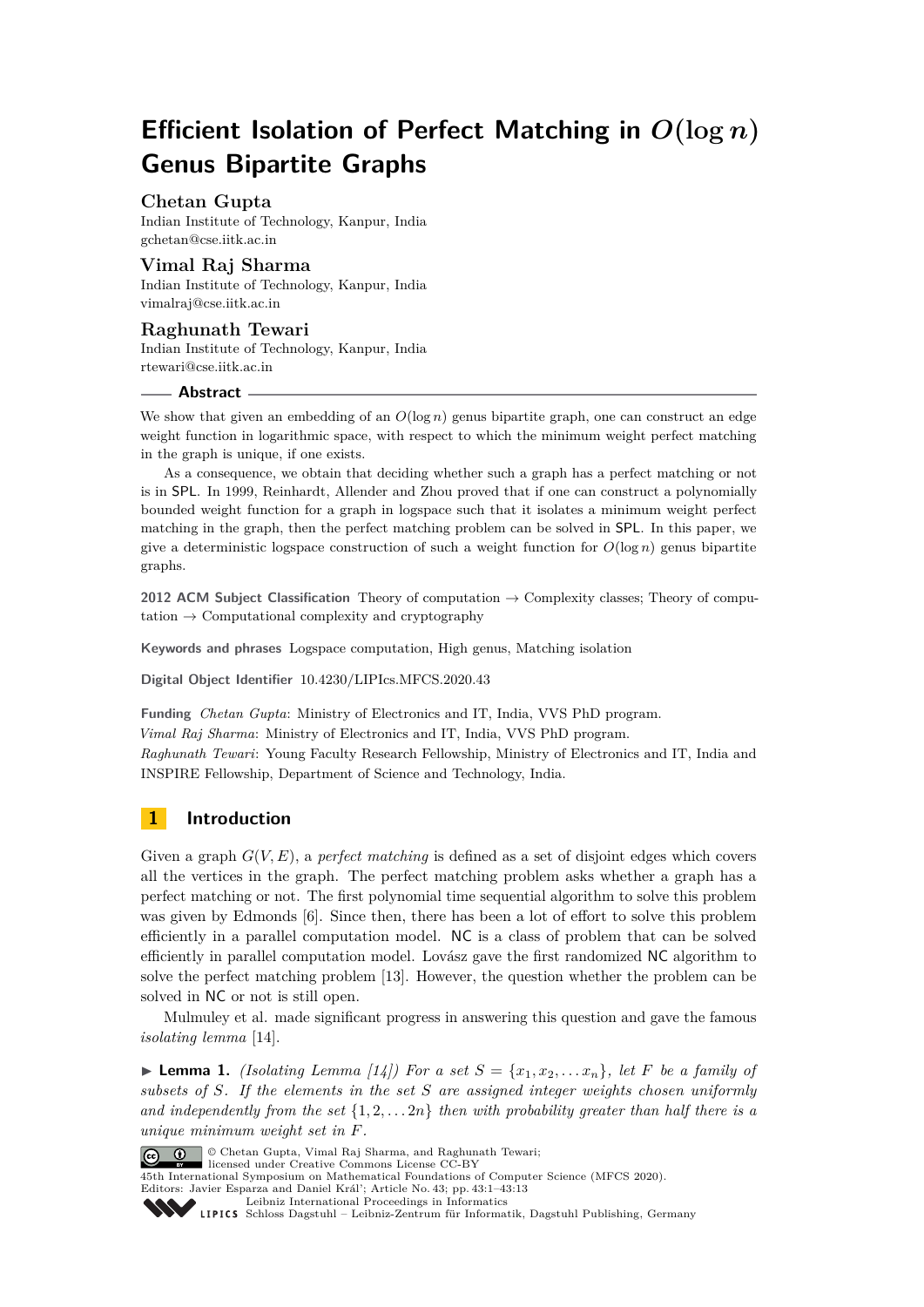#### **43:2 Efficient Isolation of Perfect Matching in** *O***(log** *n***) Genus Bipartite Graphs**

Mulmuley et al. used this lemma to get a randomized NC algorithm for finding a perfect matching in graphs. They also showed that if one can construct an isolating weight function in NC (derandomizing the isolating lemma), then a perfect matching can be found in NC. SPL is a class of problems reducible to computing determinant with the promise that the determinant is either 0 or 1. Allender et al. proved that if one can construct a perfect matching isolating weight function in logspace then the perfect matching problem can be solved in SPL, which is a subset of  $NC^2$  [\[2\]](#page-11-3). In a recent result, a quasi-polynomial  $(O(\log^2 n)$ -bit) size isolating weight function was constructed for bipartite graphs which implies that the perfect matching problem can be solved in quasi-NC [\[7\]](#page-11-4). This result was subsequently extended to general graphs as well [\[17\]](#page-11-5). However, constructing polynomially bounded isolating weight functions for general graphs has been elusive so far. Constructing isolating weight functions also has ramification in the *directed graph reachability* problem. A logspace construction of a polynomially bounded path isolating weight function will imply that reachability problem in directed graphs can be solved in UL, which will solve the NL vs. UL question, which has been open for a very long time[\[16\]](#page-11-6). Also, a logspace construction of a polynomially bounded perfect matching isolating weight function even for bipartite graphs will prove that NL  $\subset$  SPL [\[4\]](#page-11-7).

Although constructing polynomially bounded isolating weight function seems to be hard for general graphs, such weight functions have been constructed for various subclasses of graphs such as planar graphs [\[18\]](#page-12-1), bounded genus graphs [\[5\]](#page-11-8),  $K_{3,3}$  and  $K_5$ -free graphs [\[3\]](#page-11-9), graph with small number of matchings [\[9,](#page-11-10) [1\]](#page-11-11) and graph with small number of nice cycles [\[11\]](#page-11-12). The weight function constructed in [\[5\]](#page-11-8) is a  $O(g \cdot \log n)$ -bit weight function for *g*-genus graphs. Thus their result does not yield a polynomial size weight function for the graphs of genus more than constant. The question whether one can construct a polynomially bounded isolating weight function efficiently for graphs of genus beyond constant or not has been open since then. In this work, we settle this question by constructing a  $O(g + \log n)$  bit isolating weight function for *g*-genus graphs. Thus our result gives a polynomial size isolating weight function for  $O(\log n)$  genus bipartite graphs.

For a class of bipartite graphs, one way to obtain an isolating weight function is to construct a *skew-symmetric* weight function for the same class of directed graphs such that every cycle in the graph gets a nonzero weight. This is the common technique in most of the above mentioned results. Having a skew-symmetric weight function such that it gives nonzero weights to every cycle in the graph, is sufficient for both path and matching isolation but is not necessary. Also, a weight function which isolates a path in the graph may not isolate a matching and vice-versa. That is why the weight functions constructed in [\[12\]](#page-11-13), [\[19\]](#page-12-2) and [\[10\]](#page-11-14) are path isolating but do not isolate perfect matching. In this result, we construct a weight function which isolates a perfect matching in *g*-genus graphs even though it does not give nonzero weight to every cycle in the graphs.

## **1.1 Our Result**

<span id="page-1-0"></span>In this paper, we extend the above line of work and prove the following theorem.

 $\triangleright$  **Theorem 2.** *Given an undirected*  $O(\log n)$  *genus bipartite graph along with its polygonal schema, the problem of deciding whether the graph has a perfect matching or not is in* SPL*.*

Given a *g*-genus bipartite graph *G* we construct  $O(g + \log n)$ -bit weight functions  $w_1, w_2, \ldots w_k$ , where  $k = O(n^c + 2^g)$ , such that there exists a unique minimum weight perfect matching in the  $G$  with respect to some  $w_i$ , if  $G$  has a perfect matching. To achieve this, we first construct a directed graph  $\vec{G}$  which is same as  $G$ , but its edges are assigned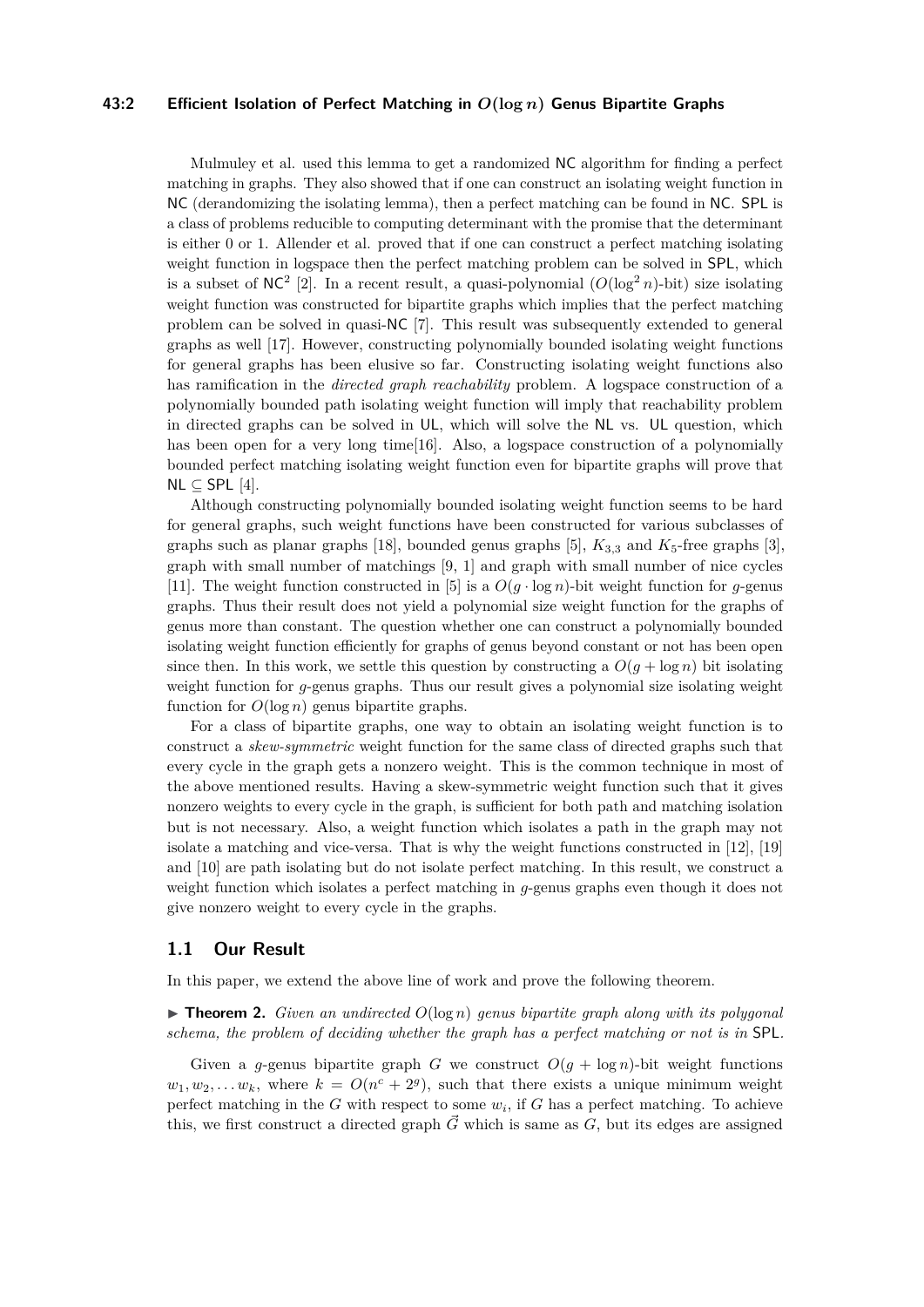#### **C. Gupta, V. R. Sharma, and R. Tewari 12:3** 13:3

direction as follows. Let *L* and *R* be the two sets of the bipartition of *G*. We assign a direction to all the edges in  $\vec{G}$  from *L* to *R*. Then we divide the perfect matchings of  $\vec{G}$  into different classes according to their *signatures*. Signature of a matching represents the parity of number of its edges crossing each pair of sides of the *polygonal schema* of  $\vec{G}$  (defined in Section [2\)](#page-3-0). Matchings in one class are said to be topologically equivalent to each other in a sense. Polygonal schema of a *g*-genus graph consists of 2*g* pairs of sides. Therefore there are 2 <sup>2</sup>*<sup>g</sup>* many classes. We construct our isolating weight function in two steps. In the first step, we construct a weight function which is a linear combination of the weight function constructed in [\[18\]](#page-12-1) and another weight function defined later in this paper and show that there is at most one minimum weight perfect matching in each class with respect to this weight function. In the second step, we use the hashing scheme of Fredman, Komlós and Szemerédi [\[8\]](#page-11-15) to get *k* many weight functions  $w_1, w_2, \ldots, w_k$  such that for some  $i \leq k, w_i$ isolates a minimum weight perfect matching in  $\vec{G}$ . A matching in  $\vec{G}$  corresponds to a unique matching *G* and vice-versa. Therefore we get a unique minimum weight perfect matching in *G* with respect to *w<sup>i</sup>* .

For  $g = O(\log n)$  we get  $k = O(n^{c'})$ , for some constant  $c' > 0$ . That means we get polynomially many weight functions such that there is at most one minimum weight perfect matching in the graph with respect to at least one of the weight function. Then we apply the result of  $[2]$  to get an **SPL** algorithm for perfect matching problem in  $O(\log n)$  genus bipartite graphs.

Comparison with the path isolating weight function for  $O(\log n)$  genus graphs [\[10\]](#page-11-14): Note that the weight function constructed in [\[10\]](#page-11-14) is also a linear combination of two weight functions, one of which gives nonzero weights to all surface separating cycles in the graph. Therefore, when we divide the paths between a pair of vertices into classes and take any two minimum weight non-intersecting paths with respect to this weight function from the same class, we know that the cycle formed by reversing one of the paths is surface separating. Since every surface separating cycle has nonzero weight, and the weight function is skew-symmetric, this implies that these paths can not be of equal weights. Which means there is at most one minimum weight path in each class with respect to that weight function. Similarly, we handle the case when the paths are intersecting. However, that same weight function does not work here in matching isolation. Here also we first divide the matchings into classes according to their signatures. Now if we consider two minimum weight perfect matchings within a class, all the cycles formed by taking their disjoint union can be surface non-separating. Since the weight of a surface non-separating cycle can be zero with respect to that weight function, this does not give any contradiction to the fact that there can be two minimum weight perfect matchings within a class. In this paper, we overcome this hurdle by constructing a new weight function which isolates a matching within a class. Then we isolate a matching across the classes by the technique mentioned above.

### **1.2 Organization of the Paper**

The rest of the paper is organized as follows. In Section [2,](#page-3-0) we define the necessary notations and a suitable representation of high genus graphs which we use in this paper. In Section [3,](#page-4-0) we define the first part of our weight function, which is a linear combination of two weight functions defined in that section. In Section [4,](#page-6-0) we prove that the number of minimum weight perfect matchings with respect to this weight function is very small. Then we use the hashing scheme of [\[8\]](#page-11-15) to obtain our final weight function, which isolates a minimum weight perfect matching in the graph.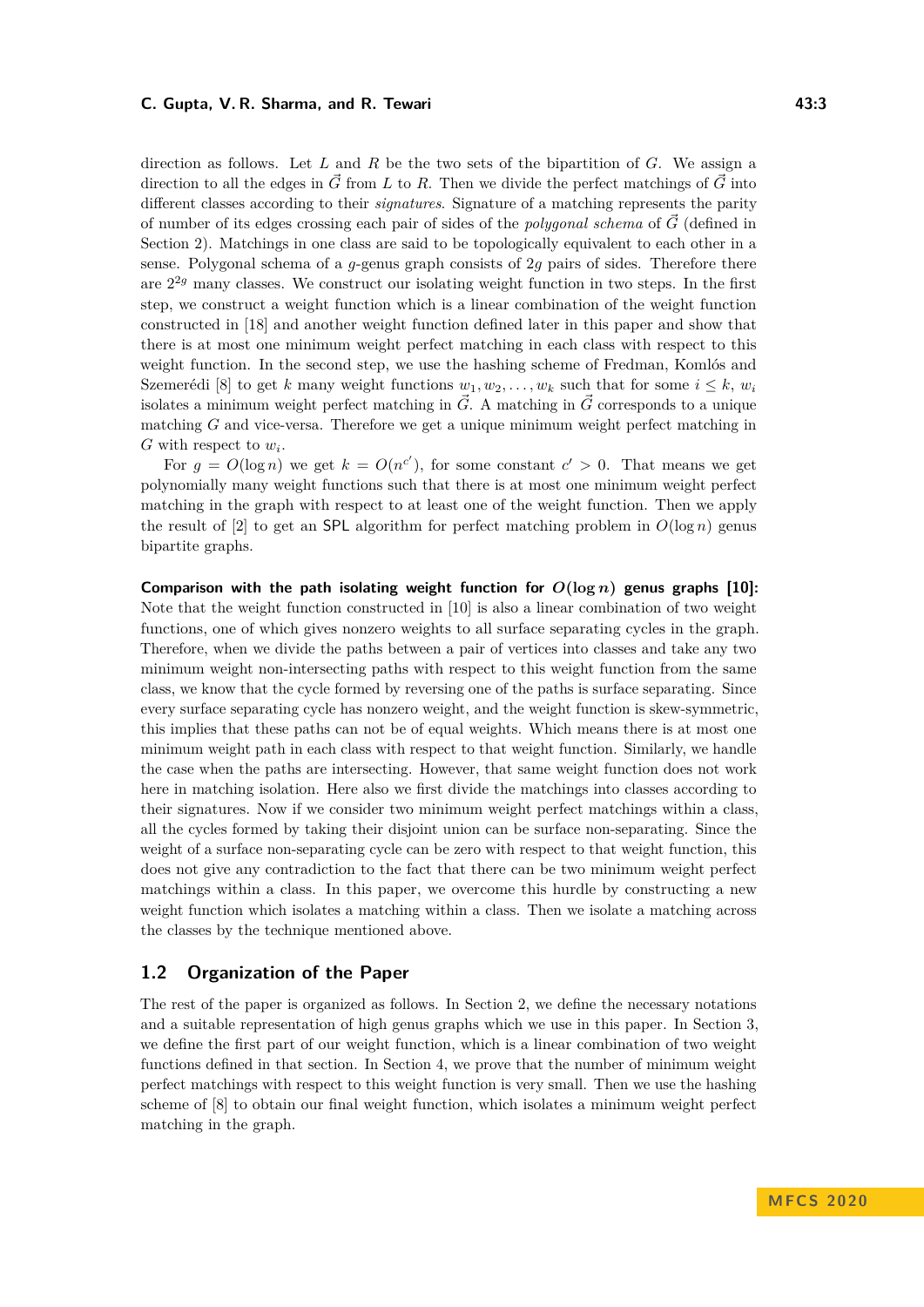<span id="page-3-1"></span>

**Figure 1** Polygonal schema of  $K_5$ , embedded on a surface of genus 1. Edges  $\{a, c\}$  and  $\{b, d\}$  are crossing the sides  $T_1$  and  $T_2$  respectively. Vertices *a* and *c* are said to be incident on the sides  $T_1$ and  $T_1'$  respectively.

# <span id="page-3-0"></span>**2 Preliminaries and Notations**

A *g*-genus surface is a sphere with *g*-many handles on it. A *g*-genus graph is a graph which can be embedded on a *g*-genus surface without intersecting its edges. A *g*-genus surface can be represented by a polygon called *polygonal schema*(see Figure [1\)](#page-3-1). The polygonal schema of a *g*-genus surface has  $4g$ -sides  $T_1, T_2, T'_1, T'_2, \ldots, T'_{2g-1}, T'_{2g}$  identified in pairs. The sides  $T_i$  and  $T'_i$  form a pair together in the sense that an edge going into  $T_i$  will come out of  $T'_i$ and vice versa. An embedding of a graph *G* on a *g*-genus surface can be represented by an embedding of *G* inside this polygon. In such an embedding an edge  $\{u, v\}$  of a graph *G* is said to cross a side  $S$  of the polygonal schema, if  $u$  or  $v$  is incident on the side  $S$  (for example in Figure [1,](#page-3-1) the edge  $\{a, c\}$  is crossing the sides  $T_1$  and  $T_1'$ ). We assume that we are given the combinatorial embedding of the graph *G* inside this polygon together with the ordered set of edges crossing each side of the polygon. We also assume that no vertex of *G* lies on the sides of the polygonal schema. Such an embedding is called the *polygonal schema of the graph G*.

In the polygonal schema of a graph *G*, the edges which do not cross any side of the polygonal schema, we call them *planar edges*. Note that in the polygonal schema of a graph *G*, the subgraph induced by the planar edges of *G*, is a planar graph and we call this subgraph *G*planar.

A *piecewise straight-line embedding* of a planar graph is an embedding where all the vertices of the graph have integral coordinates and the edges are piecewise straight line segment connecting their two end points. Given a combinatorial embedding of a planar graph, a piecewise straight-line embedding of it can be constructed in logspace [\[18\]](#page-12-1). Thus given a polygonal schema of a *g*-genus graph  $G$ , a piecewise straight-line embedding of  $G_{\text{planar}}$ can be constructed in logspace. We will need such an embedding to construct our desirable weight function.

Given the polygonal schema of a *g*-genus graph *G*, we define the *signature* of an edge *e* in *G*, denoted as sign(*e*), as a 2*g*-bit binary string  $b_1b_2 \ldots b_{2g}$ , such that  $b_i = 1$  if *e* crosses  $T_i$ , otherwise 0. Similarly, for any set of edges say  $E = \{e_1, e_2, \ldots, e_k\}$ , we define the signature of *E* as,  $sign(E) = sign(e_1) \oplus sign(e_2) \oplus \ldots \oplus sign(e_k)$ , where  $\oplus$  represents the bitwise-XOR operator. Note that the *i*-th bit in the signature of a set *E* represents the parity of the number of edges from that set, crossing the side  $T_i$ , i.e. if the number of edges in the set  $E$ , crossing the side  $T_i$  are even then *i*-th bit in the sign(*E*) will be 0; otherwise it will be 1.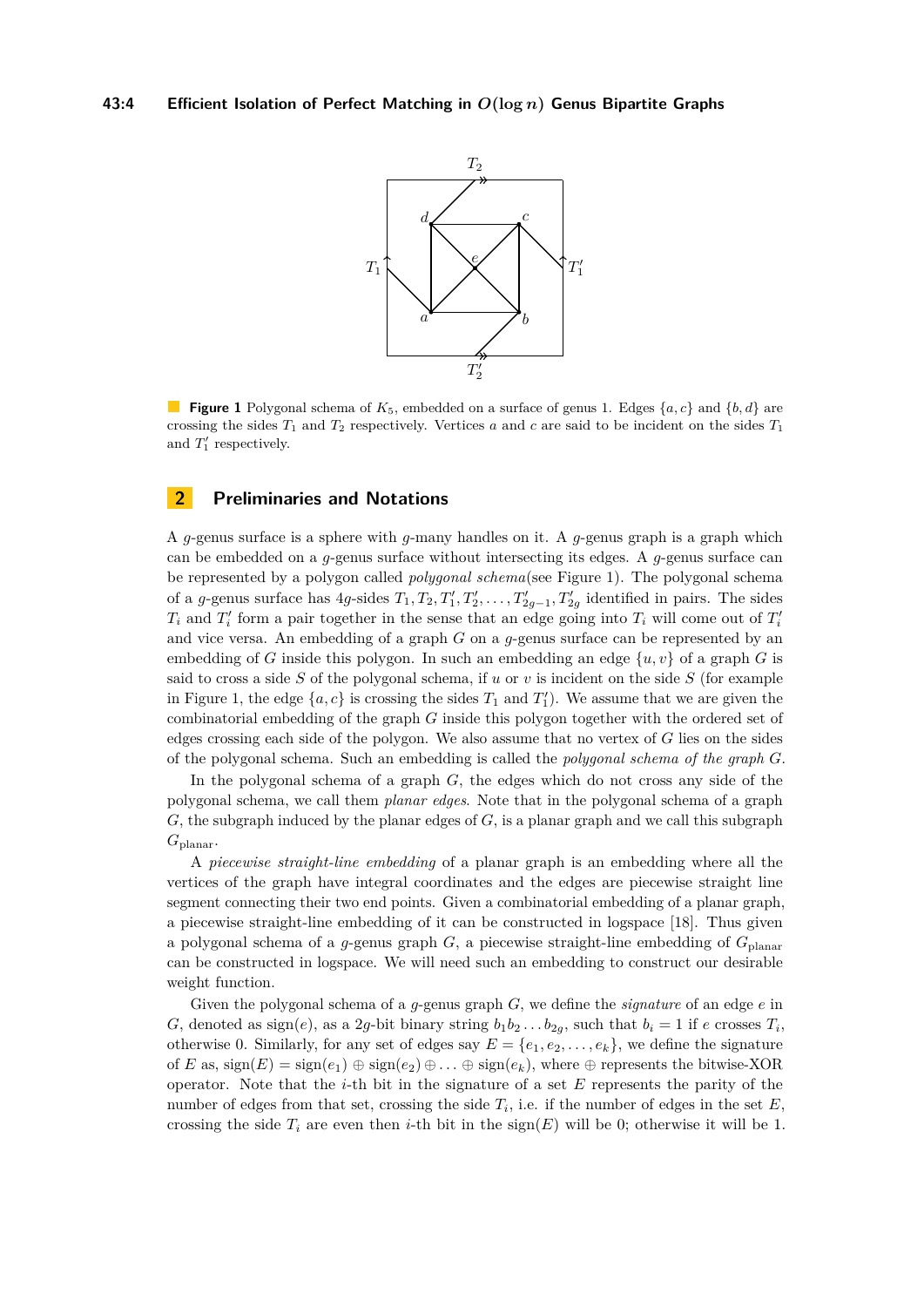#### **C. Gupta, V. R. Sharma, and R. Tewari 12. All and 13.5 43:5**

Followings are the properties of signature that we will use later in this paper. For any set of edges  $E_1, E_2$ , and  $E_3$  of the graph  $G$ , we have

- (a) *commutativity*:  $sign(E_1) \oplus sign(E_2) = sign(E_2) \oplus sign(E_1)$ ,
- **(b)** associativity:  $(\text{sign}(E_1) \oplus \text{sign}(E_2)) \oplus \text{sign}(E_3) = \text{sign}(E_1) \oplus (\text{sign}(E_2) \oplus \text{sign}(E_3)).$

Without loss of generality assume that each edge crosses at most one pair of sides of the polygonal schema. If it crosses more than one pair of sides, we break it into multiple edges by inserting dummy vertices. To preserve matching, we always break an edge into an odd number of edges. Every term defined until now remains the same in case of directed graphs as well.

Since in this paper we work with both directed and undirected graphs, it is essential that we make a demarcation in the notation used for directed and undirected graphs. For a directed edge  $\vec{e} = (u, v)$ , the edge  $e = \{u, v\}$  represents the underlying undirected edge and the edge  $\vec{e}^r$  represents the directed edge  $(v, u)$  that is the edge  $\vec{e}$  with its direction reversed. Similarly, for any set of directed edges  $\vec{E}$ , set  $E$  represents the set of underlying undirected edges of  $\vec{E}$  and set  $\vec{E}^r$  represents the set where each edge  $\vec{e} \in \vec{E}$  is replaced with the edge  $\vec{e}^r$ .

In a directed graph  $\vec{G}$ , we call a set of edges  $\vec{C}$ , a *directed cycle* if (*i*) edges of C (underlying undirected edges of  $\vec{C}$  form a simple cycle and, *(ii)* for every two adjacent edges of  $\vec{C}$ , tail of one edge is followed by the head of another edge. When we call  $\vec{C}$  just a *cycle* then (*ii*) may not hold. Similarly, we can define a *directed path* and *path* in  $\vec{G}$ .

$$
\overbrace{\hspace{4.5cm}}^{k\textrm{-times}}
$$

 $(0)^k$  represents the string  $\overline{00 \dots 0}$ , where *k* is an integer. For an integer  $l > 0$ , [*l*] denotes the set  $\{1, 2, \ldots, l\}$ .

# <span id="page-4-0"></span>**3 Isolating Weight function**

As discussed in the introduction, our main goal here is to construct a weight function for graphs efficiently. Let us first define the weight function formally. A weight function for a graph (directed or undirected)  $G(V, E)$  is a map  $w : E \to Z$  which assigns an integer weight to every edge in the graph. For any set of edges  $E'$  in the graph, the weight of the set  $E'$  is defined as  $w(E') = \sum_{e \in E'} w(e)$ . A weight function *w* for a graph *G* is called *min-isolating* if there exists at most one minimum weight perfect matching in *G* with respect to the weight function *w*.

In case of directed graphs, a weight function *w* is called *skew-symmetric* if  $w(\vec{e}) = -w(\vec{e}^r)$ , for all  $\vec{e} \in \vec{E}$ .

For a *g*-genus graph  $\vec{G}$ , we define a weight function  $w_{\text{comb}}$  which is a linear combination of the following two weight functions.

The first weight function we define is the same as the one defined in [\[18\]](#page-12-1) for directed  $\overline{\phantom{a}}$ planar graphs. We call it *w*pl. As we mentioned in Section [2,](#page-3-0) we can construct a piecewise straight-line embedding of  $\vec{G}_{\text{planar}}$  in logspace. In such an embedding an edge of the graph  $\vec{G}_{\text{planar}}$  consists of constant many straight line segments. We assign weights to these line segments and the weight of an edge is defined as the sum of the weights of the line segments constituting that edge. Let *l* be a line segment such that  $(x_1, y_1)$  and  $(x_2, y_2)$  be the coordinates of its head and tail in such a piecewise straight-line embedding. Weight of  $\vec{l}$  is defined as  $w_{\text{pl}}(\vec{l}) = (y_2 - y_1)(x_1 + x_2)$  and weight of an edge  $\vec{e}$  is defined as

$$
w_{\rm pl}(\vec{e}) = \begin{cases} \sum_{\vec{l} \in \vec{e}} w_{\rm pl}(\vec{l}), & \text{if } \vec{e} \text{ is a planar edge,} \\ 0, & \text{otherwise.} \end{cases}
$$
 (1)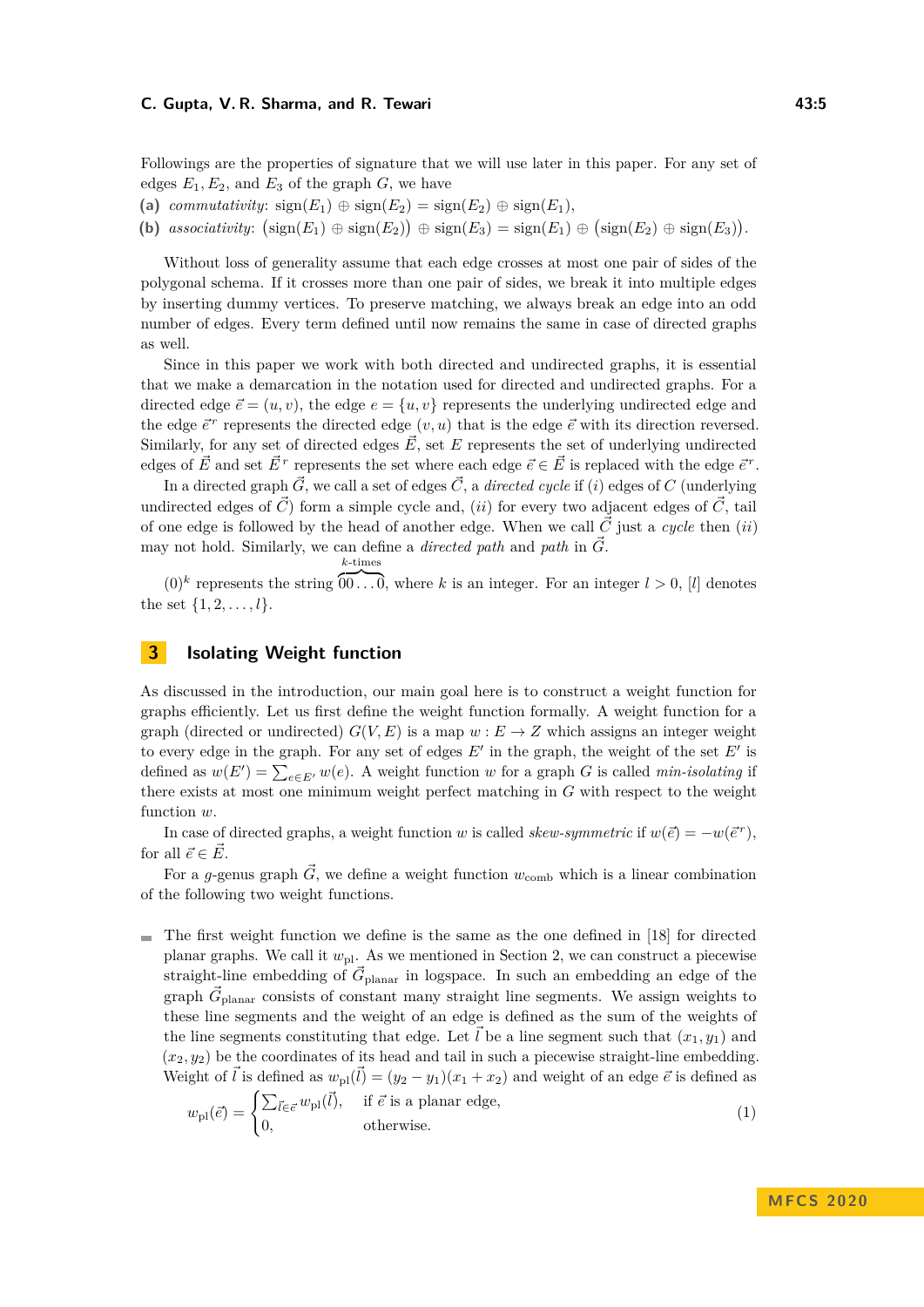#### **43:6 Efficient Isolation of Perfect Matching in** *O***(log** *n***) Genus Bipartite Graphs**

We state the following theorem regarding the weight function  $w_{\text{pl}}$ , which gives us a characterization of the weight of a directed cycle in a directed planar graph, established as Lemma 3 in [\[18\]](#page-12-1).

<span id="page-5-0"></span>**Figure 10 Theorem 3** ([\[18\]](#page-12-1)). *Given a piecewise straight-line embedding of a planar graph*  $\vec{G}$ , there *exists a logspace computable weight function*  $w_{pl}$  *such that for any directed cycle*  $\vec{C}$  *in*  $\vec{G}$ *, we have*  $w_{pl}(\vec{C}) = 2 \cdot \text{Area}(\vec{C})$  *if*  $\vec{C}$  *is a counter-clockwise cycle and*  $w_{pl}(\vec{C}) = -(2 \cdot \text{Area}(\vec{C}))$ *if*  $\vec{C}$  *is a clockwise cycle, where* Area( $\vec{C}$ ) *is the area of the region enclosed by*  $\vec{C}$ *.* 

We define another weight function  $w_{\text{side}}$  as follows. Let  $\sigma = (\vec{f}_1, \vec{f}_2, \dots, \vec{f}_k)$  be the ordered  $\equiv$ set of edges crossing the sides of the polygonal schema  $T_1$  to  $T_{2q}$ , ordered in a clockwise manner starting from the tail of *T*1.

$$
w_{\text{side}}(\vec{f}_i) = \begin{cases} i, & \text{if } \text{tail}(\vec{f}_i) \text{ is incident on some side } T_j \text{ for } j \in [2g], \\ -i, & \text{if } \text{head}(\vec{f}_i) \text{ is incident on some side } T_j \text{ for } j \in [2g]. \end{cases}
$$

For all other edges  $\vec{e}$ ,  $w_{\text{side}}(\vec{e}) = 0$ .

Our weight function  $w_{side}$  is somewhat similar to the weight function defined in Theorem 8 of [\[5\]](#page-11-8). However, the main difference is that, in [\[5\]](#page-11-8), they define 2*g* many weight functions (one for each pair of sides of the polygonal schema) similar to  $w_{\text{side}}$  and their final weight function is a linear combination of those 2q weight functions, making it an  $O(q \cdot \log n)$ -bit size weight function for *g*-genus graphs. Whereas in this paper  $w_{side}$  is a single  $O(log n)$ -bit weight function for a *g*-genus graph.

Since each of these two weight functions are polynomially bounded and are computable in logspace, the overall computation remains in logspace as well. We combine these two weight functions into a single weight function and call it  $w_{\text{comb}}$ , defined as follow:

 $w_{\text{comb}} = w_{\text{pl}} \cdot n^{10} + w_{\text{side}}.$  (2) Since for any two subsets of edges  $\vec{E_1'}$  and  $\vec{E_2'}$  of the graph, both weight functions  $w_{\text{pl}}$  and  $w_{\text{side}}$ are loosely bounded by  $n^{10}$ , hence  $w_{\text{comb}}(\vec{E_1'}) = w_{\text{comb}}(\vec{E_2'})$  if and only if  $w_{\text{pl}}(\vec{E_1'}) = w_{\text{pl}}(\vec{E_2'})$ and  $w_{\text{side}}(\vec{E_1'}) = w_{\text{side}}(\vec{E_2'})$ .

Note that in the perfect matching problem, we are given an undirected graph and asked to find if the graph has a perfect matching or not. However, we have defined the weight function  $w_{\text{comb}}$  for directed graphs. In order to give weights to an undirected bipartite graph *G*, we first obtain a directed graph  $\vec{G}$  and construct a weight function for  $\vec{G}$ . Then we use that weight function to build a weight function for *G*.

Let *G* be an undirected bipartite graph and  $(L, R)$  be its bipartition. We construct a directed graph  $\vec{G}$  as follows. For an edge  $\{u, v\}$  in *G* such that  $u \in L$  and  $v \in R$ , we replace it with a directed edge  $(u, v)$  in  $\vec{G}$ . We use Reingold's algorithm [\[15\]](#page-11-16) to find out whether a vertex belongs to L or R. Let w be a weight function for  $\vec{G}$ . We define corresponding weight function  $w^{\text{und}}$  for *G* as follow. For an edge  $\{u, v\} \in G$  such that  $u \in L$  and  $v \in R$ ,

$$
w^{\text{und}}(\{u,v\}) = w(u,v), \text{ where } (u,v) \in \vec{G}
$$
\n
$$
(3)
$$

Note that if  $\vec{M}$  is a matching of weight *t* in  $\vec{G}$  then *M* will be a matching of weight *t* in *G*. Thus, if *w* is a min-isolating weight function for  $\vec{G}$  then *w*<sup>md</sup> will be min-isolating for *G*. Also note that the construction of the graph  $\vec{G}$  is the place where we use the bipartiteness of *G* crucially.

In the next section, we will construct a min-isolating weight function for directed *g*-genus bipartite graphs. Then ultimately we will use that weight function to obtain a min-isolating weight function for undirected *g*-genus bipartite graphs.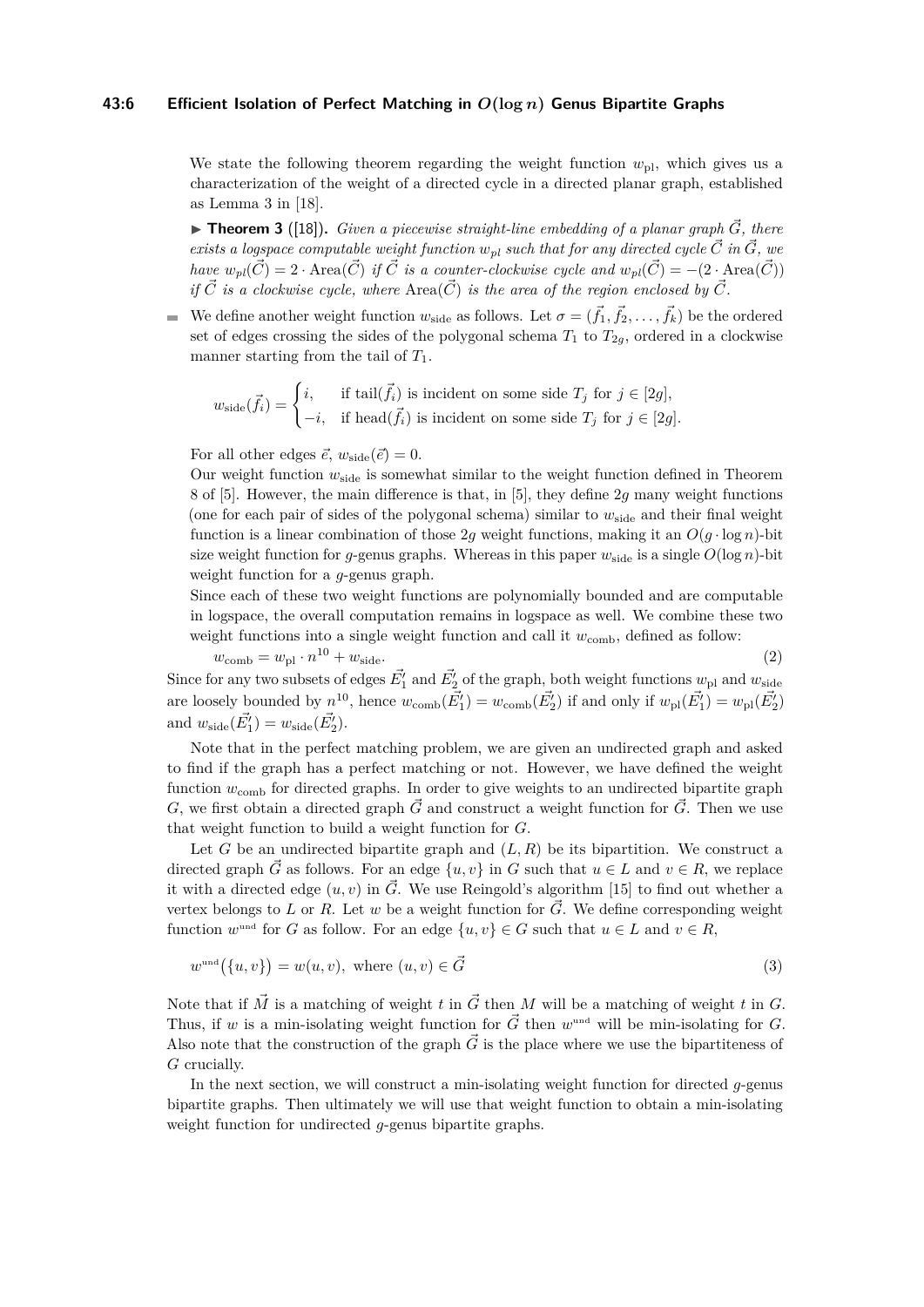## <span id="page-6-0"></span>**4 Isolating a Minimum Weight Perfect Matching**

Let  $\vec{G}$  be a *g*-genus bipartite graph and  $(L, R)$  be its bipartition. Let us assume that all the edges in  $\vec{G}$  have direction from *L* to *R*. We will prove that there are at most  $2^{2g}$  minimum weight perfect matchings in  $\vec{G}$  with respect to the weight function  $w_{\text{comb}}$ , if  $\vec{G}$  has a perfect matching.

Let  $\vec{M}$  be a perfect matching in  $\vec{G}$ . As we defined in Section [2,](#page-3-0) the signature of  $\vec{M}$  is,

$$
sign(\vec{M}) = sign(\vec{e_1}) \oplus sign(\vec{e_2}) \oplus ... \oplus sign(\vec{e_j}),
$$
 where  $\vec{e_i} \in \vec{M}$  for all  $i \in [j]$ .

Note that for a *g*-genus graph each matching has a 2*g*-bit signature. Thus there are  $2^{2g}$ many possible signatures. For each  $0 \le i \le 2^{2g} - 1$ , let bin(*i*) represent the 2*g*-bit binary number(with possible leading 0's) equivalent to an integer *i*. We define a class  $A_i$  of perfect matchings in  $\vec{G}$  with respect to the signature bin(*i*) for all  $0 \le i \le 2^{2g} - 1$ , as

 $A_i = \{ \vec{M} \mid \vec{M} \text{ is a perfect matching in } \vec{G} \text{ and } sign(\vec{M}) = bin(i) \}$ 

We will prove that there exists at most one minimum weight perfect matching in each class with respect to the weight function  $w_{\text{comb}}$ .

<span id="page-6-3"></span> $\blacktriangleright$  **Lemma 4.** For a *g*-genus bipartite graph  $\vec{G}$ , there exists at most one minimum weight perfect *matching in the class*  $A_i$  *with respect to the weight function*  $w_{comb}$ *, for all*  $0 \le i \le 2^{2g} - 1$ *.* 

For two matchings  $\vec{M_1}$  and  $\vec{M_2}$  in  $\vec{G}$ , we define  $\vec{E}_{\vec{M_1}\Delta\vec{M_2}} = (\vec{M_1} \cup \vec{M_2}) \setminus (\vec{M_1} \cap \vec{M_2})$ . Let us first prove the following lemma about the characterization of the edges in the set  $\vec{E}_{\vec{M}_1 \Delta \vec{M}_2}$ , when  $\vec{M}_1$  and  $\vec{M}_2$  are two perfect matchings from the same class.

<span id="page-6-2"></span>► Lemma 5. *If*  $\vec{M_1}$  *and*  $\vec{M_2}$  *are the two perfect matchings in the class*  $A_i$  *then*  $sign(\vec{E}_{\vec{M_1}\Delta\vec{M_2}})$  =  $(0)^{2g}$  that is, the edges in the set  $\vec{E}_{\vec{M}_1 \Delta \vec{M}_2}$  collectively cross each side of the polygonal schema *an even number of times.*

**Proof.** Since  $\vec{M}_1$  and  $\vec{M}_2$  are the matchings from the same class, we have

$$
\text{sign}(\vec{M_1}) = \text{sign}(\vec{M_2})
$$

$$
\text{sign}(\vec{M_1}) \oplus \text{sign}(\vec{M_2}) = (0)^{2g}
$$

$$
\left(\text{sign}(\vec{M_1} \cap \vec{M_2}) \oplus \text{sign}(\vec{E}_{\vec{M_1} \Delta \vec{M_2}} \setminus \vec{M_2})\right) \oplus
$$

$$
\left(\text{sign}(\vec{M_1} \cap \vec{M_2}) \oplus \text{sign}(\vec{E}_{\vec{M_1} \Delta \vec{M_2}} \setminus \vec{M_1})\right) = (0)^{2g}
$$

We know that for any set of edges  $\vec{S}$ ,  $sign(\vec{S}) \oplus sign(\vec{S}) = (0)^{2g}$ ; and from the properties of signature mentioned in Section [2,](#page-3-0) we have

$$
\left(\text{sign}(\vec{E}_{\vec{M}_1 \Delta \vec{M}_2} \setminus \vec{M}_2)\right) \oplus \left(\text{sign}(\vec{E}_{\vec{M}_1 \Delta \vec{M}_2} \setminus \vec{M}_1)\right) = (0)^{2g}
$$
  
sign $(\vec{E}_{\vec{M}_1 \Delta \vec{M}_2}) = (0)^{2g}$ .

<span id="page-6-1"></span>We will now show that there is at most one minimum weight perfect matching in each class. Assume that  $\vec{M_1}$  and  $\vec{M_2}$  are the two minimum weight perfect matchings in the class *A*<sup>*i*</sup> with respect to the weight function *w*<sub>comb</sub>. We know that the edges in the set  $\vec{E}_{\vec{M}_1 \Delta \vec{M}_2}$ form vertex disjoint cycles. Let  $\vec{C_1}, \vec{C_2}, \ldots, \vec{C_k}$  be those cycles. Notice that all the edges in the cycle  $\vec{C}_i$  are directed from *L* to *R* therefore  $\vec{C}_i$  is not a directed cycle, for any *i*. Also, note that each  $\vec{C}_i$  consists of even number of edges and contain alternating edges from  $\vec{M_1}$ and  $\vec{M_2}$ . Hence we can claim the following.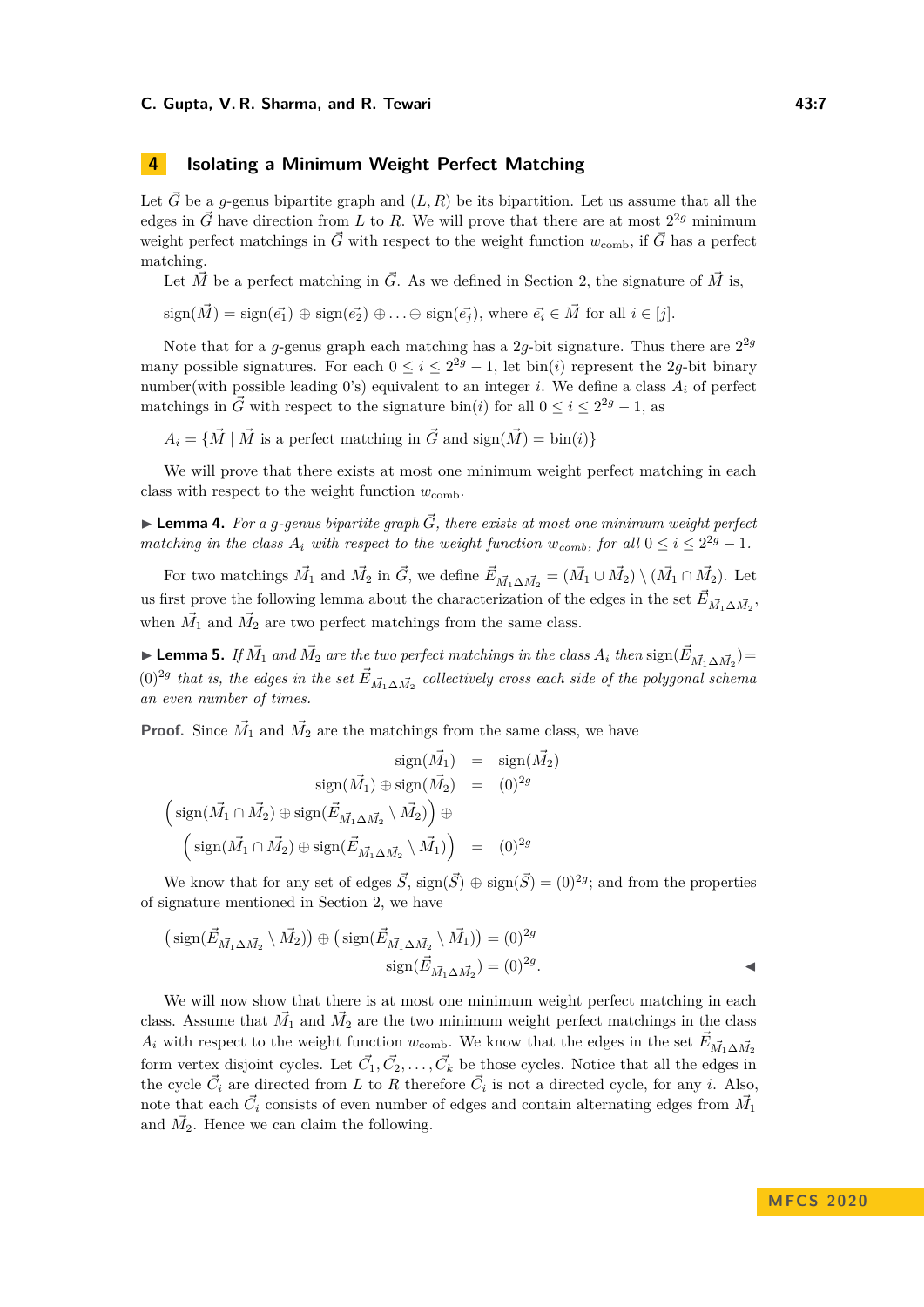#### **43:8 Efficient Isolation of Perfect Matching in** *O***(log** *n***) Genus Bipartite Graphs**

 $\triangleright$  Claim 6. Let  $\vec{E}_{1i}$  and  $\vec{E}_{2i}$  be the set of edges of  $\vec{M}_1$  and  $\vec{M}_2$  respectively in  $\vec{C}_i$  then  $w_{\text{comb}}(\vec{E}_{1i}) = w_{\text{comb}}(\vec{E}_{2i})$ , for all  $i \in [k]$ .

Proof. Let us assume that there exists some  $j \in [k]$  such that  $w_{\text{comb}}(\vec{E}_{1j}) \neq w_{\text{comb}}(\vec{E}_{2j})$ . Without loss of generality assume that  $w_{\text{comb}}(\vec{E}_{1j}) > w_{\text{comb}}(\vec{E}_{2j})$ . Now consider a new perfect matching  $((\vec{M}_1 \setminus \vec{E}_{1j}) \cup \vec{E}_{2j})$ . This matching has strictly lesser weight than  $\vec{M}_1$ , which is a contradiction because we have assumed that  $\vec{M}_1$  is a minimum weight perfect  $\blacksquare$  matching.

Now consider another graph  $\vec{G}$ <sup>*'*</sup> which is same as  $\vec{G}$  but direction of the edges belonging to  $\vec{M}_2$  is reversed in  $\vec{G'}$ . Let  $\vec{M}'_1$  and  $\vec{M}'_2$  be the matchings in  $\vec{G'}$  corresponding to the matchings  $\vec{M}_1$  and  $\vec{M}_2$  in  $\vec{G}$ , i.e. underlying undirected edges of matchings  $\vec{M}_1$  and  $\vec{M}_2$  are same as that of matchings  $\vec{M}'_1$  and  $\vec{M}'_2$  respectively. We know that the edges in the set  $\vec{E}_{\vec{M}'_1 \Delta \vec{M}'_2}$  will form vertex disjoint cycles. Let  $\vec{C}'_1, \vec{C}'_2, \ldots, \vec{C}'_k$  be those cycles and  $\vec{E}'_{1i}$  and  $\vec{E}'_{2i}$  be the edges of matching  $\vec{M}'_1$  and  $\vec{M}'_2$  respectively, in the cycle  $\vec{C}'_i$ . By claim [6](#page-6-1) we know that

$$
w_{\text{comb}}(\vec{E}_{1i}) = w_{\text{comb}}(\vec{E}_{2i}), \text{ for all } i \in [k].
$$
  
Also  $\vec{E}_{1i} = \vec{E}'_{1i}$  and  $\vec{E}_{2i} = \vec{E}'_{2i}^r$ , therefore

$$
w_{\text{comb}}(\vec{E}'_{1i}) = w_{\text{comb}}(\vec{E}'_{2i}), \text{ for all } i \in [k].
$$

Since  $w_{\text{comb}}$  is skew-symmetric, we have

<span id="page-7-0"></span>
$$
w_{\text{comb}}(\vec{E}'_{1i}) = -w_{\text{comb}}(\vec{E}'_{2i}),
$$
  
\n
$$
w_{\text{comb}}(\vec{E}'_{1i}) + w_{\text{comb}}(\vec{E}'_{2i}) = 0,
$$
  
\n
$$
w_{\text{comb}}(\vec{C}'_i) = 0, \text{ for all } i \in [k].
$$
\n(4)

Note that the edges in the set  $\vec{E}_{1i}'$  have direction from L to R and the edges in set  $\vec{E}_{2i}'$ have direction from *R* to *L* therefore the cycles  $\vec{C}'_1, \vec{C}'_2, \ldots, \vec{C}'_k$  are the directed cycles in  $\vec{G}'$ . We will now prove that  $w_{\text{comb}}(\vec{C}'_i) \neq 0$  for some  $i \in [k]$ , which will be a contradiction with Equation [4.](#page-7-0)

Since changing the direction of an edge does not change its signature, by Lemma [5](#page-6-2) we know that  $sign(\vec{C}_1') \oplus sign(\vec{C}_2') \oplus \ldots \oplus sign(\vec{C}_k') = (0)^{2g}$ .

**Lemma 7.** Let  $\vec{G'}$  be a g-genus graph which contains directed cycles  $\{\vec{C_1'}, \vec{C_2'}, \ldots, \vec{C_k'}\}$  $such that \text{ sign } (\vec{C}'_1) \oplus \text{sign } (\vec{C}'_2) \oplus \ldots \oplus \text{sign } (\vec{C}'_k) = (0)^{2g}$ . Then there exists  $i \in [k]$ *, such that*  $w_{comb}(\vec{C}'_i) \neq 0.$ 

**Proof.** First consider the case, when no edge of the cycles  $\{\vec{C}_1', \vec{C}_2', \ldots, \vec{C}_k'\}$  crosses any side of the polygonal schema. In that case each cycle  $\vec{C}'_i$  is a planar cycle i.e. consists of only planar edges. By Theorem [3](#page-5-0) we know that  $w_{\text{pl}}(\vec{C}_i) \neq 0$ , which implies that  $w_{\text{comb}}(\vec{C}_i) \neq 0$ for all  $i \in [k]$ . Hence the lemma holds in this case.

We will now prove the lemma for the case when some edges of the cycles  $\{\vec{C_1}, \vec{C_2}, \ldots, \vec{C_k}\}$ cross some sides of the polygonal schema.

Let us consider a graph  $G''$  such that edges of  $G''$  are the underlying undirected edges of the cycles  $(\vec{C}_1', \vec{C}_2', \ldots, \vec{C}_k')$ . Let  $\mathcal{C} = (C_1'', C_2'', \ldots, C_k'')$  be the cycles in  $G''$  corresponding to cycles  $(\vec{C_1}, \vec{C_2}, \ldots, \vec{C_k})$ . We will construct another directed graph  $\vec{G''}$  from  $G''$  (by assigning direction to the edges of *G*<sup>*i*</sup>) such that either  $\vec{C}''_i = \vec{C}'_i$  or  $\vec{C}''_i = \vec{C}''_i$ , for all  $i \in [k]$ . Let  $E_c$ be the set of edges of the cycles in  $\mathcal{C}$ . We assign direction to the edges of  $E_{\mathcal{C}}$  in two steps. In the first step, we assign direction to only those edges of  $E<sub>C</sub>$  which are crossing some side of the polygonal schema. In the second step, we assign direction to the planar edges of  $E_{\mathcal{C}}$ , based on the direction of the edges which were assigned direction in the first step.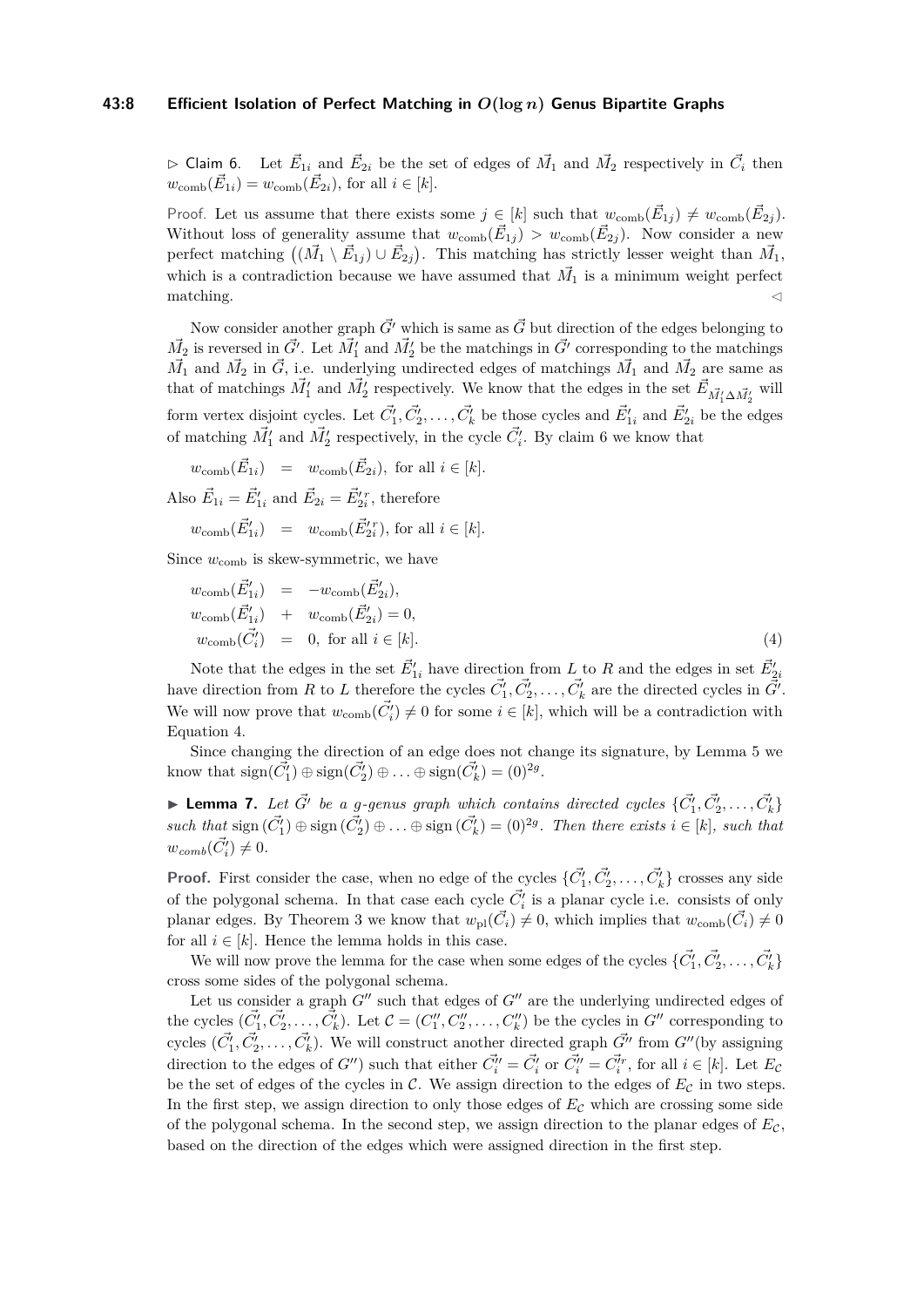#### <span id="page-8-0"></span>**C. Gupta, V. R. Sharma, and R. Tewari 12:00 12:00 13:00 14:00 14:00 14:00 14:00 14:00 14:00 14:00 14:00 14:00**



**Figure 2**  $(v_1, v_2, v_3, v_4, v_5, v_6, v_7, v_8)$  are the vertices of the edges which are crossing sides of the polygonal schema. Path *v*8*av*<sup>5</sup> is a planar path.

We know that all the cycles in  $\mathcal C$  collectively cross each side of the polygonal schema and even number of times. Let  $E = (e_1, e_2, \ldots, e_{2l})$  for some integer  $l > 0$ , be the edges in the set  $E_c$ , which cross some of the sides of the polygonal schema, indexed in clockwise order from  $T_1$  to  $T_{2g}$ , starting from the tail of  $T_1$ . Without loss of generality assume that no two edges in *E* share a vertex because if they do, we insert a dummy vertex in one of the edges to replace its end point so that our assumption holds. We will need this assumption to simplify our analysis.

- *Step 1:* In this step, we assign direction to the edges in the set *E*. Let  $e_i = \{u, v\}$  be an edge in *E* such that *u* and *v* are incident on sides  $T_j$  and  $T'_j$  respectively, of the polygonal schema. We assign direction to  $e_i \in E$  as follows:
	- Assign direction to  $e_i$  from  $u$  to  $v$ , if  $i$  is odd, i.e. assign direction to  $e_i$  in such a way that *u* becomes the tail of  $\vec{e}_i$  and *v* becomes the head of  $\vec{e}_i$  in  $\vec{G}^{\prime\prime}$ .
	- Similarly, assign direction to  $e_i$  from  $v$  to  $u$ , if  $i$  is even.

Before going to *Step* 2, let us make the following observations. Let  $\vec{E} = (\vec{e_1}, \vec{e_2} \dots \vec{e_{2l}})$  be the edges in  $\vec{G}''$  corresponding to edges in *E* after *Step 1*. Let  $X = \{v_1, v_2, \ldots v_{4l}\}$  be the vertices of the edges of  $\vec{E}$  ordered in a clockwise manner, according to their incidence on the side of the polygonal schema, starting from the tail of  $T_1$ (see Figure [2\)](#page-8-0). Note that,

<span id="page-8-1"></span>
$$
\vec{e_i} = (v_{d_1}, v_{d_2}), \text{ where } d_1 \text{ is odd and } d_2 \text{ is even, for all } i \in [2l]. \tag{5}
$$

We define a function  $\tau : X \to X$ .  $\tau(v_i) = v_j$  if there is a simple path *P* from  $v_i$  to  $v_j$ which consists of only planar edges of  $E_{\mathcal{C}}$ , for  $i, j \in [4l]$ . We call such paths as *planar paths* (see Figure [2\)](#page-8-0). Since vertices in *X* are the part of simple cycles, the function  $\tau$  is a bijective function.

<span id="page-8-2"></span>► **Lemma 8.** *If*  $\tau(v_i) = v_j$ , *then*  $|i - j|$  *is odd.* 

**Proof.** Assume that both *i* and *j* are odd. Without loss of generality assume that *j > i*. This implies that there are an odd number of vertices in the set  $X$ , between  $v_i$  and  $v_j$ namely,  $X' = (v_{i+1}, v_{i+2}, \ldots v_{j-1})$ . Note that vertices in  $X'$  are part of non-intersecting simple cycles therefore they must be connected to each other through simple planar paths. Since  $\tau$  is a bijective function we know that there is some vertex  $v' \in X'$  such that  $\tau(v') = v_t$  where  $t \in [4l]$  and,  $t > j$  or  $t < i$ . This is not possible because it will imply that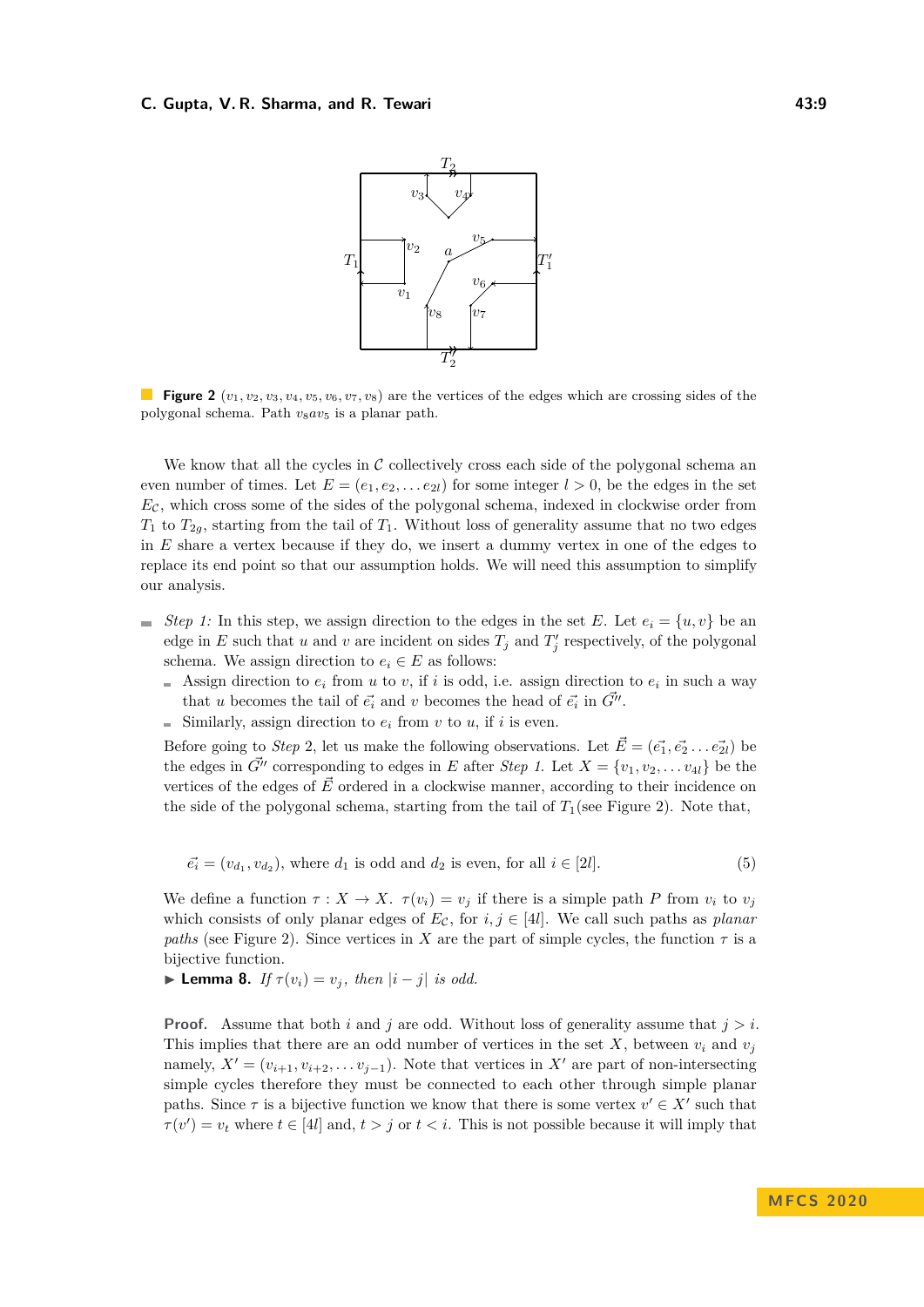#### **43:10 Efficient Isolation of Perfect Matching in** *O***(log** *n***) Genus Bipartite Graphs**

planar paths say from  $v'$  to  $v_t$  and from  $v_i$  to  $v_j$  say  $P_1$  and  $P_2$  respectively, must intersect each other. This is a contradiction since  $P_1$  and  $P_2$  are the parts of non-intersecting cycles.

▶ **Lemma 9.** Let P be a planar path between vertices  $v_i$  and  $v_j$ ,  $i, j \in [4l]$ . If  $v_i$  is the *head of some edge then*  $v_i$  *will be the tail of some edge, in*  $\vec{E}$  *and vice versa.* 

**Proof.** Let  $v_i$  and  $v_j$  both the vertices are the heads of the edges  $e_{c_1}$  and  $e_{c_2}$ , where  $c_1, c_2 \in [k]$ . We know that if *i* is even then *j* is odd and if *i* is odd then *j* is even. Without loss of generality assume that *i* is even and *j* is odd. However, from Equation [5](#page-8-1) we know that *j* must be even. Hence we get a contradiction to Lemma [8.](#page-8-2)

Similarly, we can handle the case when  $v_i$  and  $v_j$  are the tail of some edges.

*Step* 2*:* Now we will assign the direction to the planar edges of  $\vec{G}^{\prime\prime}$ . This step is straightforward. Take a planar path *P* of  $\vec{G}''$ . Let  $v'$  and  $v''$  be its end vertices such that  $v'$  is the head of an edge  $e^{\vec{i}}$  and  $v''$  is the tail of some edge  $e^{\vec{i'}}$ , where  $e^{\vec{i}}$ ,  $e^{\vec{i'}} \in \vec{E}$ . Assign direction to all the edges in *P* in such a way that the path  $\vec{P'} = \vec{e'} \vec{P} \vec{e''}$  becomes a directed path in  $\vec{G}''$ .

Let  $\vec{C}''_1, \vec{C}''_2, \ldots, \vec{C}''_k$  be the cycles in  $\vec{G''}$  after assigning direction to the underlying undirected cycles  $C_1'', C_2'', \ldots, C_k''$ . After assigning direction using the above procedure, we can ensure that no two adjacent edges in the cycle  $\vec{C}''_i$  for all  $i \in [k]$  get opposite direction i.e. if  $\vec{e}$  and  $\vec{e'}$  are two adjacent edges in the cycle  $\vec{C''_i}$  then the tail of  $e$  will be followed by the head of  $\vec{e'}$  or vice-versa (because of *Step* 2). This implies that  $\vec{C_1''}, \vec{C_2''}, \ldots, \vec{C_k''}$  are the directed cycles in  $\vec{G}''$ . Note that the way we have defined weight function  $w_{\text{side}}$ , we know that

$$
w_{\text{side}}(\vec{e}_i) < -\big(w_{\text{side}}(\vec{e}_{i+1})\big), \text{ for all odd } i \in [2l-1]
$$
\n
$$
\implies w_{\text{side}}(\vec{e}_1) + w_{\text{side}}(\vec{e}_3) + \ldots + w_{\text{side}}(\vec{e}_{2l-1}) < -\big(w_{\text{side}}(\vec{e}_2) + w_{\text{side}}(\vec{e}_4) + \ldots + w_{\text{side}}(\vec{e}_{2l})\big)
$$
\n
$$
\implies w_{\text{side}}(\vec{e}_1) + w_{\text{side}}(\vec{e}_3) + \ldots + w_{\text{side}}(\vec{e}_{2l-1}) + w_{\text{side}}(\vec{e}_2) + w_{\text{side}}(\vec{e}_4) + \ldots + w_{\text{side}}(\vec{e}_{2l}) \neq 0.
$$

Since for all planar edges  $\vec{e}$ ,  $w_{\text{side}}(\vec{e}) = 0$ ,

$$
\sum_{i=1}^k w_{\text{side}}(\vec{C}_i'') \neq 0.
$$

Thus there exist some  $i \in [k]$  such that

<span id="page-9-0"></span>
$$
w_{\text{side}}(\vec{C}''_i) \neq 0 \Longrightarrow w_{\text{comb}}(\vec{C}''_i) \neq 0,\tag{6}
$$

Note that  $\vec{C}^{\prime}_i$  and  $\vec{C}^{\prime\prime}_i$  for all  $i \in [k]$ , are the directed cycles such that their underlying undirected cycle is same. In a directed cycle there are only two directions possible. Therefore, we can say that

<span id="page-9-1"></span>
$$
\begin{aligned}\n\vec{C}'_i &= \vec{C}''_i \text{ or } \vec{C}'_i = \vec{C}''_i r, \\
&\Rightarrow \qquad w_{\text{comb}}(\vec{C}'_i) = w_{\text{comb}}(\vec{C}''_i) \text{ or } w_{\text{comb}}(\vec{C}'_i) = w_{\text{comb}}(\vec{C}''_i r), \\
&\Rightarrow \qquad w_{\text{comb}}(\vec{C}'_i) = w_{\text{comb}}(\vec{C}''_i) \text{ or } w_{\text{comb}}(\vec{C}'_i) = -w_{\text{comb}}(\vec{C}''_i), \text{ for all } i \in [k], \text{ since } \\
w_{\text{comb}} & \text{ is skew-symmetric.}\n\end{aligned}\n\tag{7}
$$

From Equation [6](#page-9-0) and [7](#page-9-1) we can conclude that there exists some  $i \in [k]$  such that  $w_{\text{comb}}(\vec{C_i'})$  $)\neq 0.$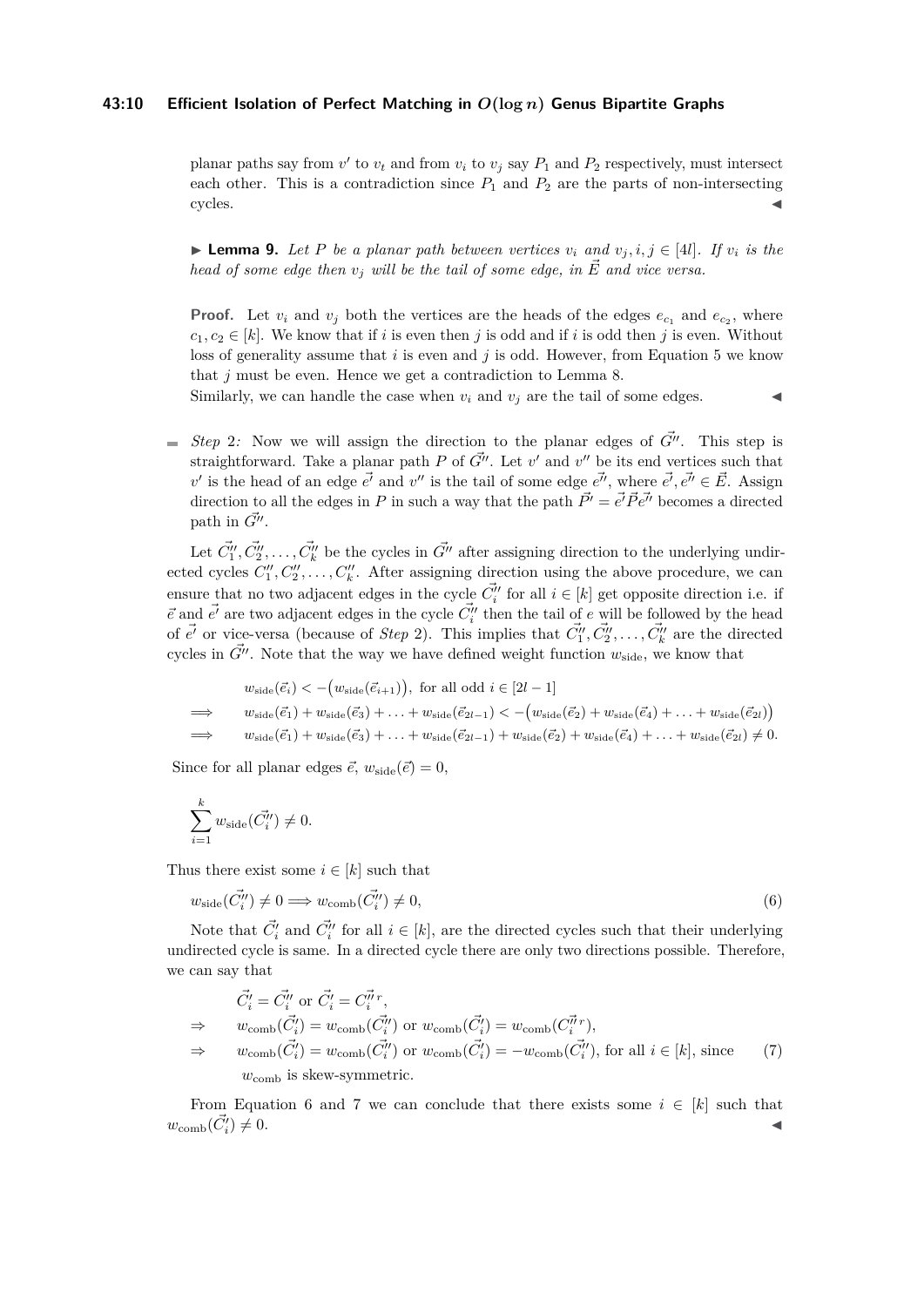#### **C. Gupta, V. R. Sharma, and R. Tewari 43:11**

This gives a contradiction with Equation [4.](#page-7-0) Therefore we can conclude that there cannot exist two minimum weight perfect matchings in  $\vec{G}$  within a class  $A_i$  for all  $0 \leq i \leq 2^{2g} - 1$ . This finishes the proof of Lemma [4.](#page-6-3)

Note that we have proved that there is at most one minimum weight perfect matching in each class and there are total 2 <sup>2</sup>*<sup>g</sup>* many classes. Therefore, we can say that there are at most  $2^{2g}$  minimum weight matchings in  $\vec{G}$  with respect to the weight function  $w_{\text{comb}}$ . As we mentioned in Section [3](#page-4-0) that given a weight function  $w_{\text{comb}}$  for a directed bipartite graph  $\vec{G}$  such that edges of  $\vec{G}$  are directed from *L* to *R*, we can get a weight function  $w_{\text{comb}}^{\text{und}}$  for underlying undirected graph *G* such that if  $\vec{M}$  is a matching of weight *t* in  $\vec{G}$  then *M* will be a matching of weight *t* in *G*.

I **Lemma 10.** *Given a g-genus graph G along with its polygonal schema we can construct a* weight function  $w_{comb}^{und}$  for *G in logspace such that there are at most*  $2^{2g}$  *minimum weight*  $perfect$  *matchings in G with respect to*  $w_{comb}^{und}$ .

Now that given an undirected graph *G* we have obtained at most  $2^{2g}$  many minimum weight perfect matchings in *G*, we will use the following hashing scheme by Fredman, Komlós and Szemerédi [\[8\]](#page-11-15) to isolate a minimum weight perfect matching among them. Let us first state their result in a form suitable to our purpose.

<span id="page-10-0"></span>**Find 11.** *[\[8\]](#page-11-15)* Let  $S = \{x_1, x_2, \ldots, x_k\}$  be a set of *n*-bit integers. Then there exists a  $O(\log n + \log k)$ -bit prime number *p* so that for all  $x_i \neq x_j \in S$ ,  $x_i \mod p \neq x_j \mod p$ .

Let M be the set of minimum weight perfect matchings in  $G$  with respect to  $w_{\text{comb}}^{\text{und}}$ . Assume edges of the graph *G* are indexed as  $e_1, e_2, \ldots, e_m$ . Let  $w_b$  be a weight function that assigns weight  $2^i$  to the edge  $e_i$ . This is an *m*-bit weight function, where  $m \leq n^2$ . All matchings in *G* get different weight with respect to this weight function therefore, any two matchings  $M_1, M_2 \in \mathcal{M}$ ,  $w_b(M_1) \neq w_b(M_2)$ . Also, note that  $|\mathcal{M}| \leq 2^{2g}$ , because each class has at most one minimum weight perfect matching. Thus by Theorem [11](#page-10-0) there exists an  $O(\log n + g)$ -bit prime *p* such that with respect to weight function  $w_{\text{fks}} := w_b \mod p$ , every matching in M gets a different weight. Hence our final min-isolating weight function for *G* will be,

$$
w_p \coloneqq w_{\text{comb}}^{\text{und}} \cdot n^{10} + w_{\text{fks}},
$$

Note that for every  $O(\log n + g)$ -bit prime p we get a corresponding weight function  $w_p$  and by Theorem [11](#page-10-0) we know that there will be at least one  $O(\log n + g)$ -bit prime  $p_1$ such that  $w_{p_1}$  isolates a minimum weight perfect matching in *G*. Thus we can conclude the following.

 $\triangleright$  **Theorem 12.** *Given a q-genus graph along with its polygonal schema, we can construct weight functions*  $w_1, w_2, \ldots, w_k$  *in*  $O(\log n + g)$  *space such that if graph has a perfect matching then for some*  $i \in [k]$  *and,* G has a unique perfect matching M of weight *j* with respect to *weight function*  $w_i$ *, where*  $j, k = O(n^c + 2^g)$  *for some constant*  $c > 0$ *.* 

For a graph of genus  $g = O(\log n)$  we get polynomially many weight functions  $w_1, w_2, \ldots, w_t$ where  $t = O(n^c)$  for some constant c, such that each  $w_i$  is polynomially bounded and there is a unique minimum weight perfect matching in graph with respect to at least one *w<sup>i</sup>* if *G* has a perfect matching. Then we apply the algorithm given in [\[2\]](#page-11-3) to get an SPL algorithm for perfect matching in  $O(\log n)$  genus bipartite graphs. This finishes the proof of Theorem [2.](#page-1-0)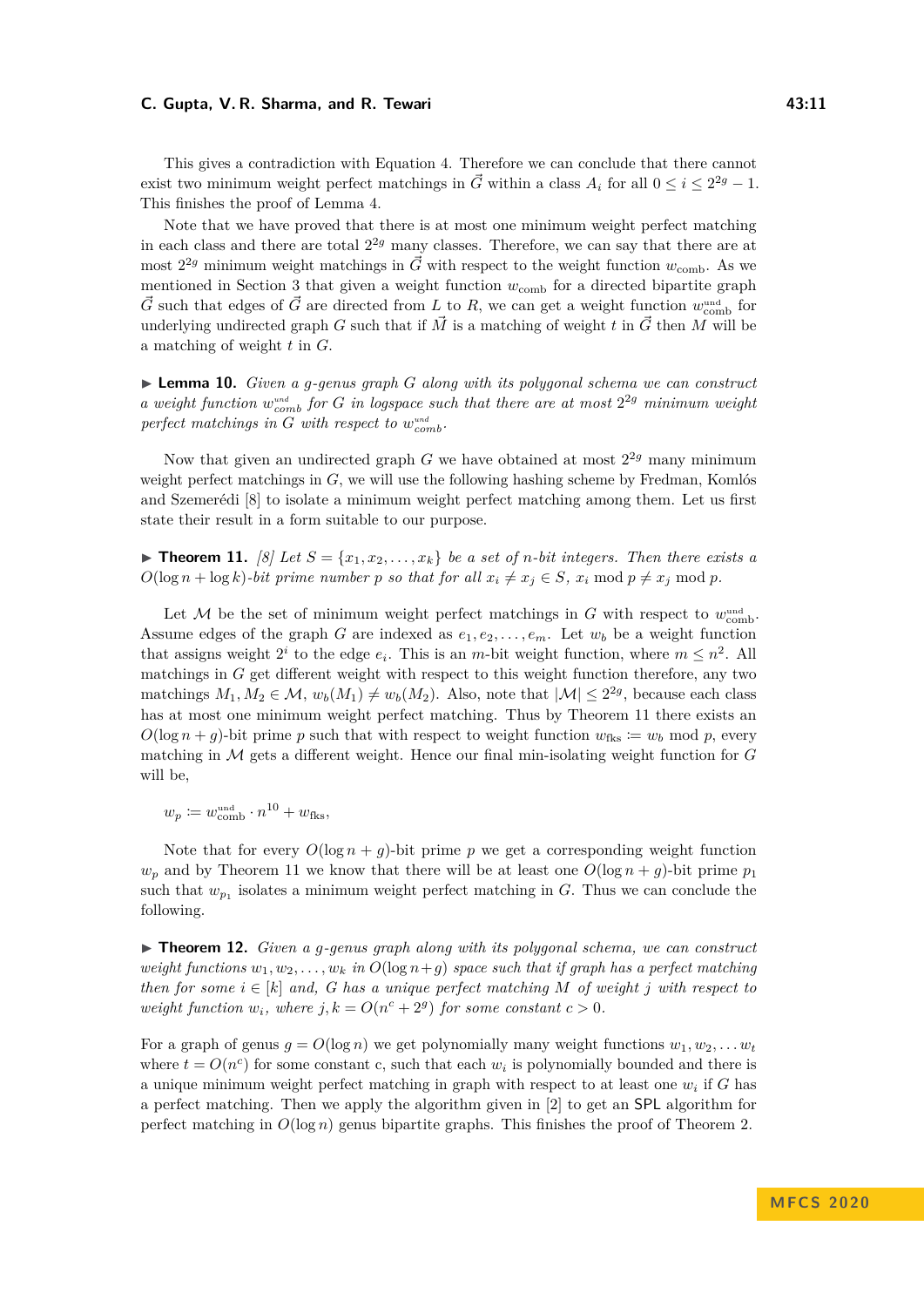## **References**

- <span id="page-11-11"></span>**1** Manindra Agrawal, Thanh Minh Hoang, and Thomas Thierauf. The polynomially bounded perfect matching problem is in NC<sup>2</sup> . In *STACS 2007, 24th Annual Symposium on Theoretical Aspects of Computer Science, Aachen, Germany, February 22-24, 2007, Proceedings*, pages 489–499, 2007. [doi:10.1007/978-3-540-70918-3\\_42](https://doi.org/10.1007/978-3-540-70918-3_42).
- <span id="page-11-3"></span>**2** Eric Allender, Klaus Reinhardt, and Shiyu Zhou. Isolation, matching, and counting: Uniform and nonuniform upper bounds. *Journal of Computer and System Sciences*, 59:164–181, 1999.
- <span id="page-11-9"></span>**3** Rahul Arora, Ashu Gupta, Rohit Gurjar, and Raghunath Tewari. Derandomizing isolation lemma for *k*3*,*3-free and *k*5-free bipartite graphs. In *33rd Symposium on Theoretical Aspects of Computer Science, STACS 2016, February 17-20, 2016, Orléans, France*, pages 10:1–10:15, 2016.
- <span id="page-11-7"></span>**4** Ashok K. Chandra, Larry J. Stockmeyer, and Uzi Vishkin. Constant depth reducibility. *SIAM J. Comput.*, 13(2):423–439, 1984. [doi:10.1137/0213028](https://doi.org/10.1137/0213028).
- <span id="page-11-8"></span>**5** Samir Datta, Raghav Kulkarni, Raghunath Tewari, and N.V. Vinodchandran. Space complexity of perfect matching in bounded genus bipartite graphs. *Journal of Computer and System Sciences*, 78(3):765–779, 2012. In Commemoration of Amir Pnueli. [doi:10.1016/j.jcss.](https://doi.org/10.1016/j.jcss.2011.11.002) [2011.11.002](https://doi.org/10.1016/j.jcss.2011.11.002).
- <span id="page-11-0"></span>**6** Jack Edmonds. Paths, trees and flowers. *CANADIAN JOURNAL OF MATHEMATICS*, pages 449–467, 1965.
- <span id="page-11-4"></span>**7** Stephen A. Fenner, Rohit Gurjar, and Thomas Thierauf. Bipartite perfect matching is in quasi-NC. In Daniel Wichs and Yishay Mansour, editors, *Proceedings of the 48th Annual ACM SIGACT Symposium on Theory of Computing, STOC 2016, Cambridge, MA, USA, June 18-21, 2016*, pages 754–763. ACM, 2016. [doi:10.1145/2897518.2897564](https://doi.org/10.1145/2897518.2897564).
- <span id="page-11-15"></span>**8** Michael L. Fredman, János Komlós, and Endre Szemerédi. Storing a sparse table with 0(1) worst case access time. *J. ACM*, 31(3):538–544, June 1984. [doi:10.1145/828.1884](https://doi.org/10.1145/828.1884).
- <span id="page-11-10"></span>**9** Dima Grigoriev and Marek Karpinski. The matching problem for bipartite graphs with polynomially bounded permanents is in NC (extended abstract). In *28th Annual Symposium on Foundations of Computer Science, Los Angeles, California, USA, 27-29 October 1987*, pages 166–172, 1987. [doi:10.1109/SFCS.1987.56](https://doi.org/10.1109/SFCS.1987.56).
- <span id="page-11-14"></span>**10** Chetan Gupta, Vimal Raj Sharma, and Raghunath Tewari. Reachability in o(log n) genus graphs is in unambiguous logspace. In *36th International Symposium on Theoretical Aspects of Computer Science, STACS 2019, March 13-16, 2019, Berlin, Germany*, pages 34:1–34:13, 2019. [doi:10.4230/LIPIcs.STACS.2019.34](https://doi.org/10.4230/LIPIcs.STACS.2019.34).
- <span id="page-11-12"></span>**11** Thanh Minh Hoang. On the matching problem for special graph classes. In *Proceedings of the 25th Annual IEEE Conference on Computational Complexity, CCC 2010, Cambridge, Massachusetts, USA, June 9-12, 2010*, pages 139–150, 2010. [doi:10.1109/CCC.2010.21](https://doi.org/10.1109/CCC.2010.21).
- <span id="page-11-13"></span>**12** Vivek Anand T. Kallampally and Raghunath Tewari. Trading determinism for time in space bounded computations. In *41st International Symposium on Mathematical Foundations of Computer Science, MFCS 2016, August 22-26, 2016 - Kraków, Poland*, pages 10:1–10:13, 2016. [doi:10.4230/LIPIcs.MFCS.2016.10](https://doi.org/10.4230/LIPIcs.MFCS.2016.10).
- <span id="page-11-1"></span>**13** László Lovász. On determinants, matchings, and random algorithms. In *FCT*, pages 565–574, 1979.
- <span id="page-11-2"></span>**14** Ketan Mulmuley, Umesh V. Vazirani, and Vijay V. Vazirani. Matching is as easy as matrix inversion. *Combinatorica*, 7(1):105–113, 1987. [doi:10.1007/BF02579206](https://doi.org/10.1007/BF02579206).
- <span id="page-11-16"></span>**15** Omer Reingold. Undirected connectivity in log-space. *Journal of the ACM*, 55(4), 2008. [doi:10.1145/1391289.1391291](https://doi.org/10.1145/1391289.1391291).
- <span id="page-11-6"></span>**16** Klaus Reinhardt and Eric Allender. Making nondeterminism unambiguous. *SIAM J. Comput.*, 29(4):1118–1131, 2000. [doi:10.1137/S0097539798339041](https://doi.org/10.1137/S0097539798339041).
- <span id="page-11-5"></span>**17** Ola Svensson and Jakub Tarnawski. The matching problem in general graphs is in quasi-NC. In Chris Umans, editor, *58th IEEE Annual Symposium on Foundations of Computer Science, FOCS 2017, Berkeley, CA, USA, October 15-17, 2017*, pages 696–707. IEEE Computer Society, 2017. [doi:10.1109/FOCS.2017.70](https://doi.org/10.1109/FOCS.2017.70).